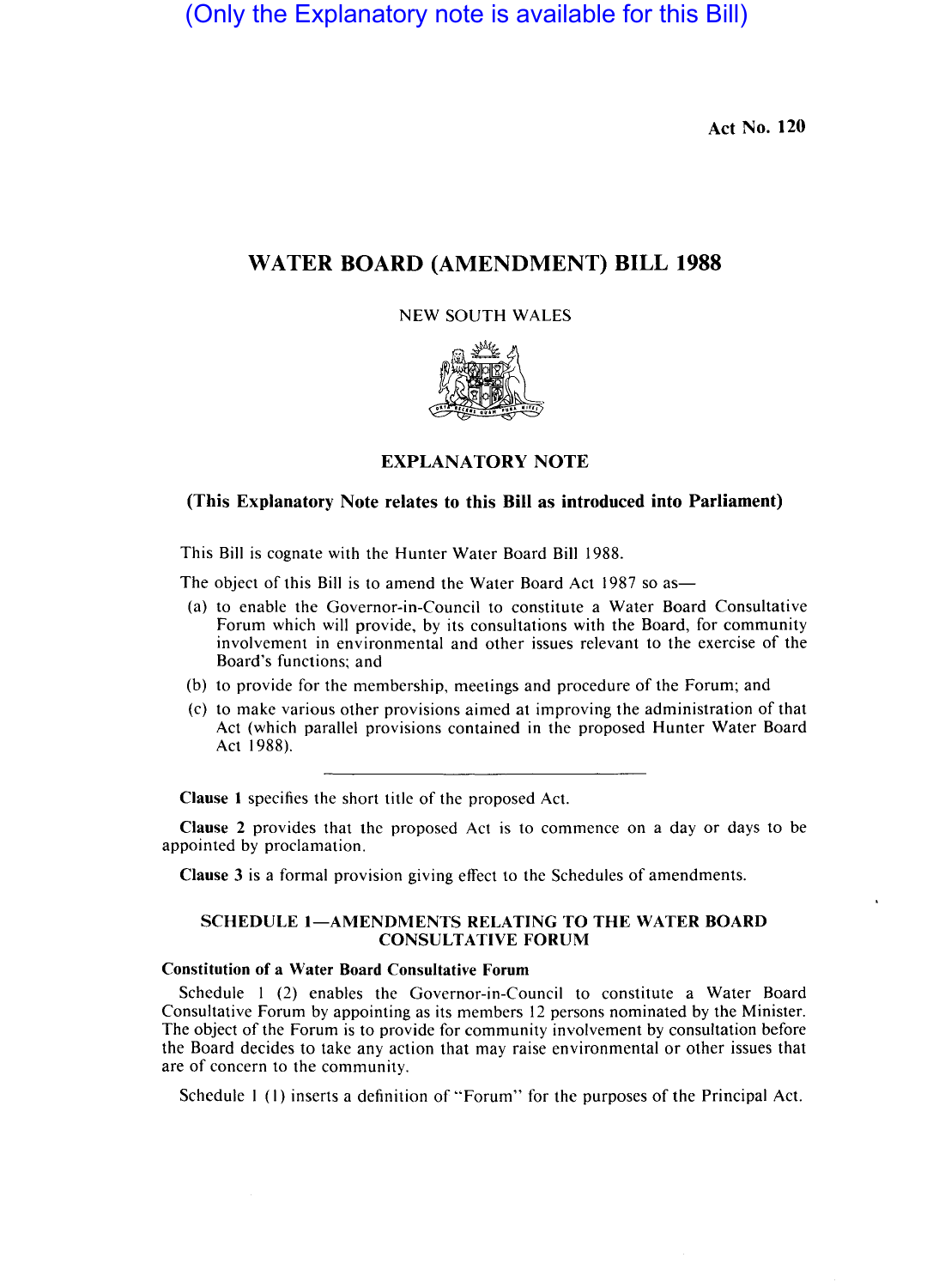## Provisions relating to members of the Forum

Schedule 1 $(3)$  inserts proposed Schedule 5 which sets out requirements for the persons who may be nominated by the Minister for appointment as members of the Forum. Those persons will between them represent the following interests:

- (a) councils of 5 different regions in which the Water Board has operations;
- (b) manufacturing industry;
- (c) general industry;
- (d) small business;
- (e) the Chamber of Commerce Inc.;
- (f) the Labor Council of New South Wales;
- $(g)$  the housing and building construction industry;
- $(h)$  the urban land development industry.

Proposed Schedule 5 also provides, among other things, for the terms of office, remuneration and vacation of office of members.

#### Provisions relating to meetings of the Forum

Schedule  $1$  (3) inserts proposed Schedule 6 which provides for the times at which meetings of the Forum are to be convened, the procedure at meetings, the quorum, the nomination of a Convenor by the Board, the agenda, voting and the keeping of minutes.

#### SCHEDULE 2-MISCELLANEOUS AMENDMENTS

#### Charging periods for the Water Board

Schedule 2 (1) (a), (7), (10) (b) and (11) enable the Water Board to declare by order successive charging periods (whether or not of the same length). At present charging periods are successive periods of 12 months.

#### Definition of "statutory body"

Schedule 2 (1) (b) amends the definition of "statutory body" for the purposes of the Principal Act so as to exclude a corporation incorporated under the Associations Incorporation Act 1984.

#### Amendment consequent on the enactment of the Hunter Water Board Act 1988

Schedule 2 (1) (c) substitutes the definition of "Water Supply Authority" so as to refer to the Hunter Water Board to be constituted under the proposed Hunter Water Board Act 1988.

#### Entry on land

Schedule  $2(2)$  makes it clear that, unless the occupier of land objects, the Board may, without giving prior notice, enter and ccupy the land during daylight hours for the purpose of reading a meter, ascertaining whether trade waste is present or escaping or making a valuation.

### Removal of requirement to prescribe various matters

Schedule 2 (3), (4) and (5) remove references to prescribed employees, prescribed notices, prescribed periods of notice and prescribed persons from sections 16, 17 and 20. The relevant periods of notice will be required by those sections to be reasonable instead of being specified in regulations.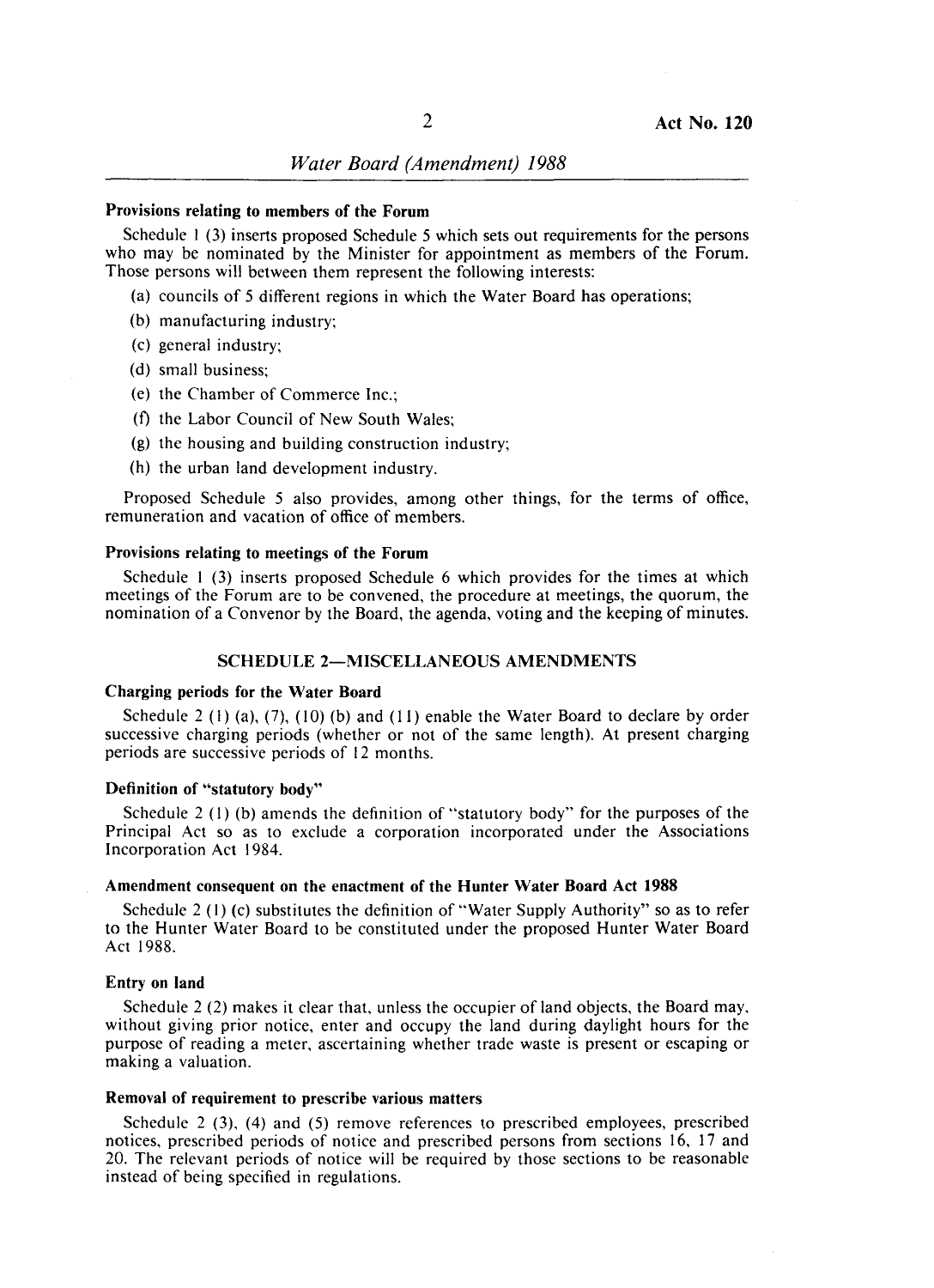Section 24 is to be amended (Schedule 2 $(6)$ ) to remove an unnecessary requirement to make regulations limiting the types of building approvals or development consents to which Division 2 (Construction of works for developers) of Part 3 applies.

Section 41 is to be amended (Schedule 2 (14)) so as to allow the Board to determine fees which are currently prescribed for certificates issued by the Board. The particulars which may be included in those certificates will no longer need to be prescribed.

## Connections to water or sewer mains

Schedule 2 (8) will enable a person (subject to law) to open up the surface and soil of any road or way (public or private), footpath or public reserve to connect premises with a water or sewer main of the Board.

### Goods and services for which Board may levy charges

Schedule 2 (9) makes it clear that the Board may, in accordance with the regulations, impose fees and charges for any service or thing supplied or provided by it.

## Determinations by the Board relating to service charges

Schedule 2 (10) (a) will allow the Board to determine matters relating to the levying of service charges on land at any time up to the beginning of the charging period for the Board to which they will relate.

Schedule 2 (10) (c) provides that such determinations do not have effect until approved by the Minister.

Schedule 2 (10) (d) enables the Governor-in-Council to extend the time for making such determinations and to authorise any action of the Board necessary to cure any irregularity and to make a valid determination.

#### Charges on land

Schedule 2 (12) provides that charges made by the Board in connection with the occupation of land are charges on the land.

Schedule 2 (13) makes it clear that section 40 (sale of land for unpaid amounts) does not apply to a charge incurred before the section applied to it.

#### Persons licensed to do work

Schedule 2 (15) includes in the list of persons in section 48 who are allowed to do water supply, sewerage or drainage work (which may affect the Board's works) a person holding an appropriate certificate of registration in force under the Plumbers, Gasfitters and Drainers Act 1979.

#### Divesting of Board's interest in land

Schedule 2 (17) enables the Governor, with the consent of the council concerned, to vest in a council, by proclamation published in the Gazette, the estate or interest of the Board in any land on which a work of the Board is situated.

### Regulations

Schedule 2 (18) makes it clear that regulations may be made under the Principal Act prescribing charges for the abstraction and use of water, creating offences for the contamination and pollution of water and regulating or prohibiting the abstracting, using, polluting or contaminating of waters within special areas.